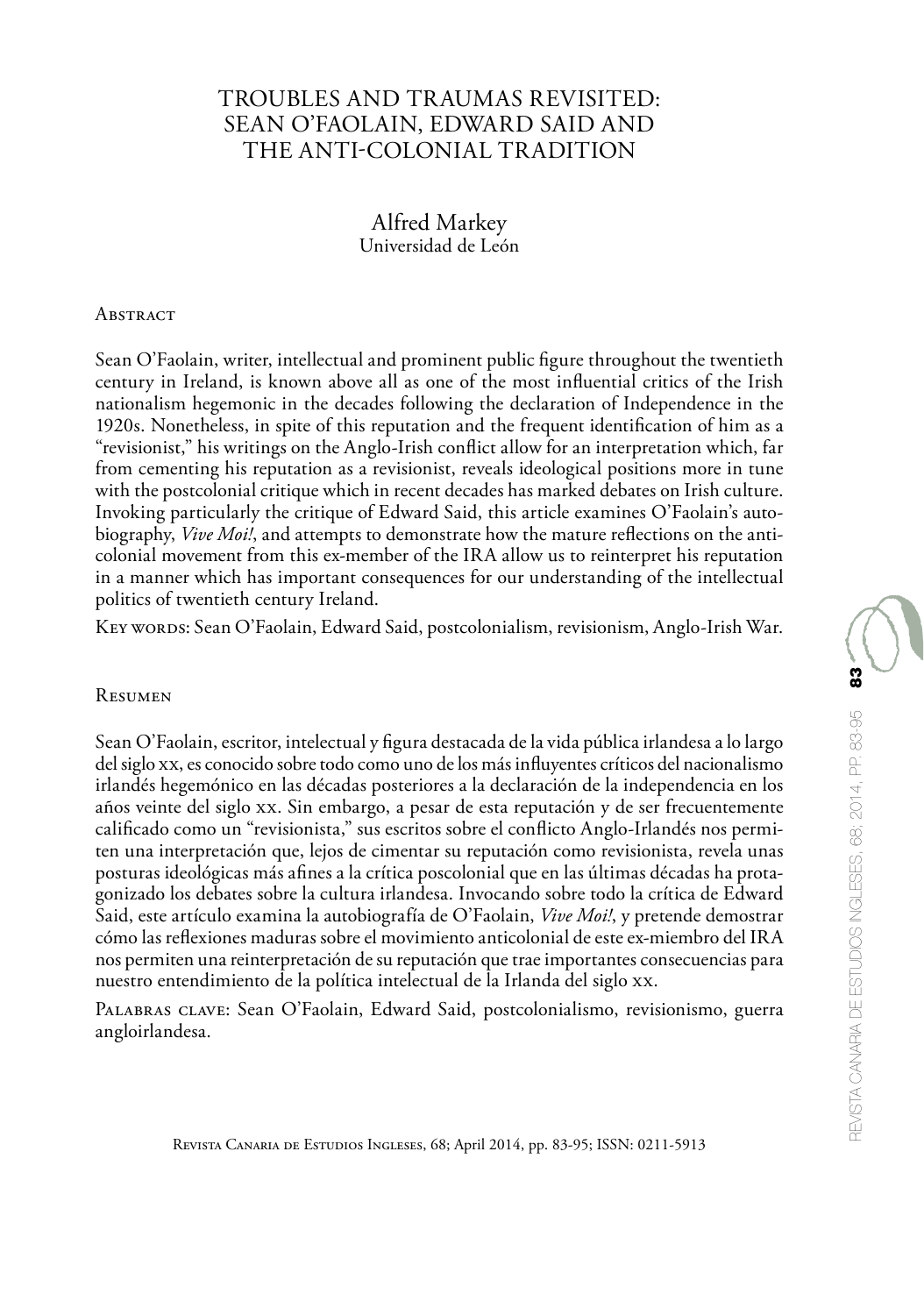### Edward Said, in his afterword to *Ireland and Postcolonial Theory*, the single most important collection of essays on this critical tendency yet published, stated that:

All over the world, in as many societies as one can think of, there is a struggle over the national narrative, what its components are, who its main constituents are, what its shaping forces are, why some elements have been silenced and why others have triumphed, what lessons about the nation identity -if there is such a single thing- can be learned. This struggle has taken many forms, some academic and discursive, others collective and organized. Often, the intellectual is asked to choose between the blandishments of a synthetic whole and the uncertainties of a discontinuous, fraught contest between the powerful and the powerless. (180)

Such struggles are very apparent in the Irish case and specifically in relation to the legacy of Sean O'Faolain. Take, for example, how, in the same volume, Seamus Deane, perhaps the key pioneer in the use of a broadly postcolonial idiom in the Irish critical context, makes reference to O'Faolain, indicating that from the 1930s some Irish intellectuals concluded that the supposed early failure of the Irish Free State could be attributed to "the cultural regressiveness of a polity that had rephrased spiritual supremacy into Catholic triumphalism and a provincial, censorious and illiberal hatred of modernity. Out of this conjuncture came the new historical revisionism, led by Sean O'Faolain's two books on great Irish leaders of the past, Hugh O'Neill and Daniel O'Connell" (111-112).

More recently, in *The Quest for Modern Ireland: The Battle of Ideas 1912- 1986*, a book which attempts to chart the key intellectual strains of 20th-century Ireland, O'Faolain is again awarded a significant protagonism, as the author, Bryan Fanning, a social scientist based at University College Dublin, asserts forcefully that over the period intellectual life in Ireland was characterised by a "post-colonial intellectual schism" manifest as a "sustained conflict between what are commonly described as 'revisionist' and 'anti-revisionist' perspectives" where the former, as well as challenging the official histories of the Irish Free State, and "the fantasy of folk mythologies," attempted to represent "the real Ireland in plain terms" (5). This was particularly achieved by O'Faolain when, during his 1940s period as editor of the influential cultural magazine, *The Bell*, he gave some priority to "non-fiction" and "factual" contributions.

As part of Fanning's schema, O'Faolain is very explicitly fitted into a tradition which also contains the proponents of the "scientific method" of historical enquiry, T.W. Moody and R.D. Edwards as well as their later heir, Roy Foster, with this intellectual genealogy pitted in explicit opposition to the likes of Daniel Corkery and later Richard Kearney or the abovementioned Seamus Deane, all of whom broadly defend an anti-colonial tradition and, to differing degrees, a republican or nationalist ideology. In defence of this position, Fanning briefly makes reference to one quotation from O'Faolain's autobiography *Vive Moi!* and summarily sentences that as a young man he had been caught in a labyrinth of nationalist symbols, but that "O'Faolain's sojourn in this labyrinth was, at best, temporary," emphasising instead that he had grown up in Cork with "no consciousness of Ireland as a separate entity," so allowing Fanning conclude that his subsequent "attachment to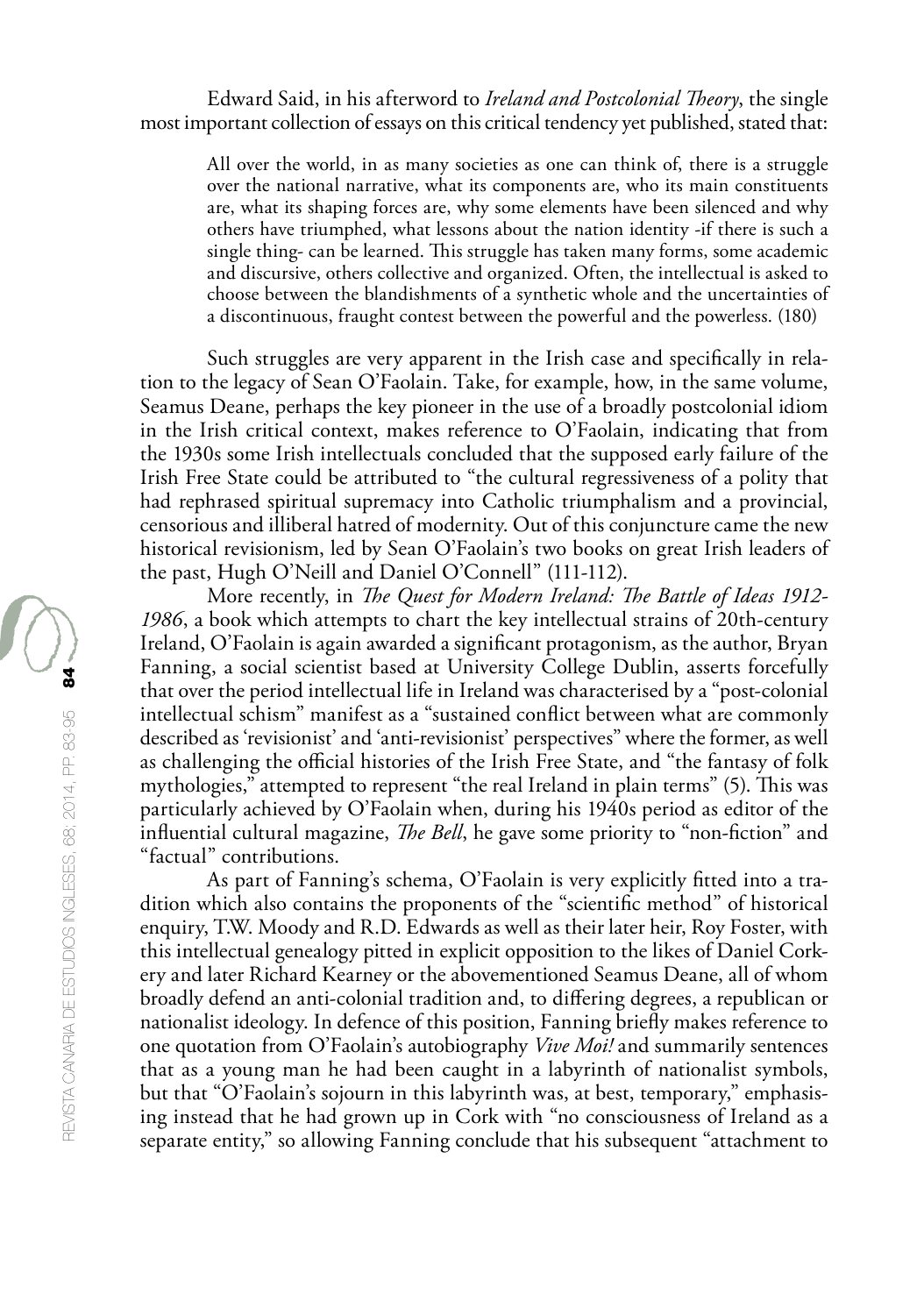revolutionary republicanism" was short-lived, giving way to a later presentation of himself as "a sort of citizen of the world" (65).

Such an assessment of the ideological parameters of the editor of *The Bell*  is largely canonical. Whether coming from a critic in explicit sympathy with the anti-colonial project such as Deane, or from a social scientist like Fanning who is keen to suggest O'Faolain gains "intellectual accountability" through "a homespun empiricism" totally at a remove from the heightened, symbolic discourse of nationalism, there is largely a consensus as to which side, so to speak, O'Faolain is on (45). However, for much that the Corkman is consistently proposed as a key intellectual influence in  $20<sup>th</sup>$  century Ireland, his work is much neglected, hence the frequent tendency in critics to casually invoke what is, in truth, a much bowdlerised version of a very complex figure. In this paper I propose, by examining a key chapter of his autobiography, *Vive Moi!*, the single text in which the author attempts an explicit selfdefinition, to show the extent to which such canonical interpretations of O'Faolain's values are skewed, and particularly how they fail to take into consideration his mature attitudes, most especially when the grip of the nationalist hegemony had somewhat loosened and he no longer felt compelled to contest its excesses.

In "College Days," the *Vive Moi!* chapter preceding his descriptions of his time in the IRA, O'Faolain had recalled his experience of drilling with the Irish Volunteers in a deep glen southwest of the city of Cork:

It was an autumn day of sun and shower, and just as he began to speak to us a faint, gentle sprinkling rain began to fall on us, and then the sun floated out again and sparkled on every leaf and blade of grass as if some invisible presence had passed over us with a lighted taper, binding us together not only in loyalty and in friendship but in something dearer still that I am not ashamed to call love. In that moment life became one with the emotion of Ireland. In that moment I am sure every one of us ceased to be single or individual and became part of one another, in union, almost like coupling lovers. It was a supreme experience to know that you may not only admire your fellow men, or respect them, or even like them, but that you can love them so much that they have no faults, no weaknesses, so that you will never distrust them even for a second [...]. This extraordinarily heart-lifting revelation, this gaiety, this liberation of the spirit, was to stay with us all through the exciting years to come. (135)

However, when we turn to "The Troubles and My Trauma," and his reconsideration of his period as a rebel, we find that here the language takes a marked shift from the romantic depiction of starry-eyed young volunteers at one with nature and Ireland to the "realities" of war. Yet, crucially, O'Faolain's attitude is far from one of rejection of the anti-colonial struggle or of disapproval of the ability of ordinary individuals to embrace a liberationist ideal. It is, one strongly feels, appropriate to quote extensively from O'Faolain's text in order to get a "clear picture"1 of just how

<sup>&</sup>lt;sup>1</sup> Fanning suggests, in support of his overall thesis that Ireland was split between two clear bands of antagonists, that the intellectuals in opposition to the anti-colonial tradition sought to use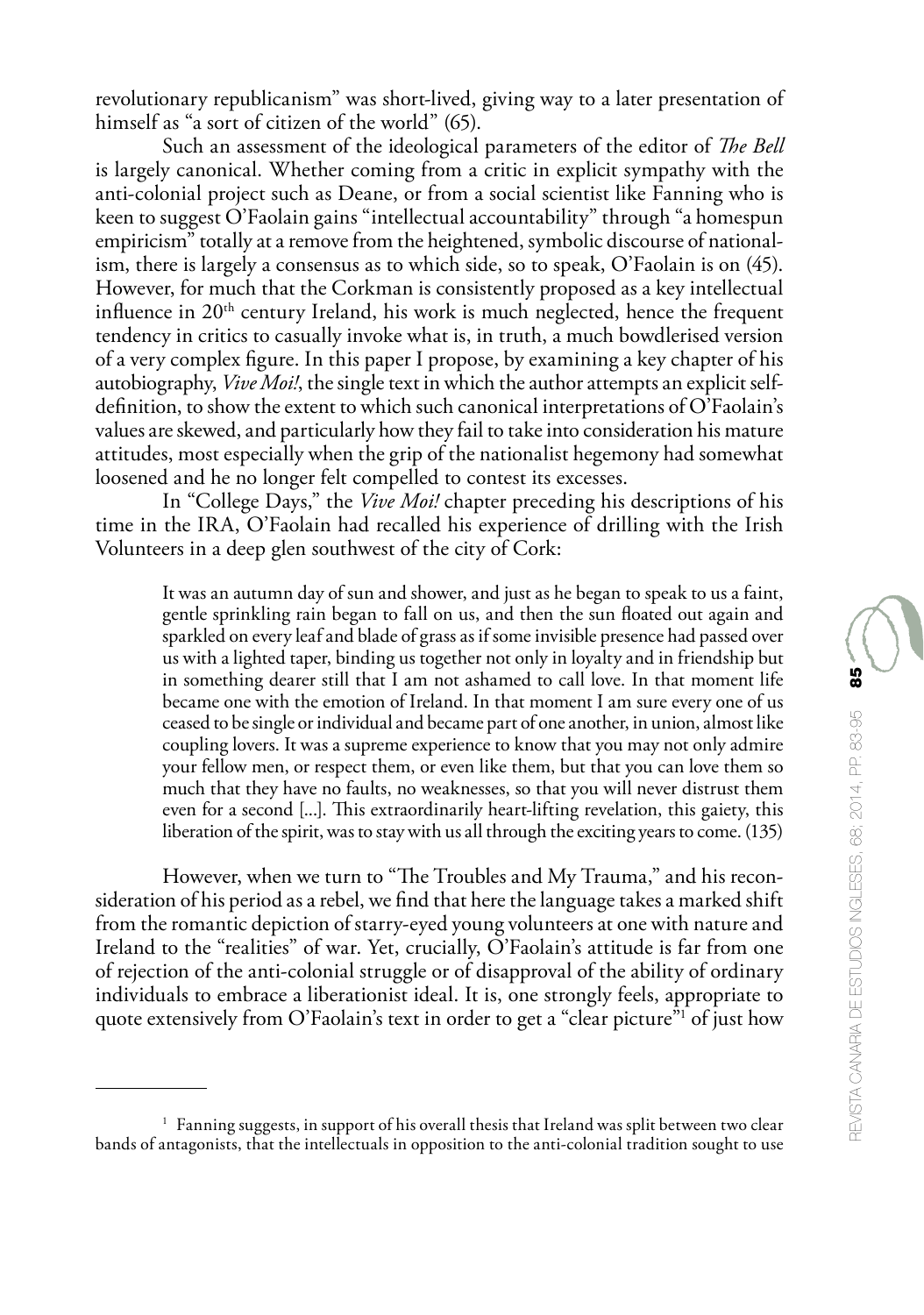as a man in his late years he saw and interpreted the formative struggle in which he had taken part and to contrast the evidence from the autobiography with the prevalent view of him as an uncompromising revisionist energetically engaged in a "battle of ideas" conceived on clearly oppositional lines of division against what Fanning calls "the anti-colonial tradition," and with the notion that O'Faolain's attachment to this latter tradition had been merely "temporary." O'Faolain writes:

There was only one thing that every one of us knew he could do well, and must do well if called on to do it, the least active rank-and-filer, the humblest citizen. If arrested and condemned for any or no reason, each man knew that he could die—'For Ireland!' This is not romanticism; the time for being romantic about those years has long since gone; and any young man of those years, and they were enough, who died facing a firing squad may well have been white and terrified at the end. But it must surely have helped him to know that he was dying for something he believed in as fervently as we believed in Ireland then. I wish to God I could believe in anything as fervently now. (138)

O'Faolain is, then, uncompromising and direct about the "realities" of war:

I think there was only one thing we really feared in our bones -torture. The Black and Tans in their dark jackets and khaki trousers, and the Auxiliaries, [...] a much finer body of men physically, in their Glengarry caps, tight waists, riding breeches and puttees, their guns strapped to their thighs, could be bastards at this. Nobody wanted to contemplate being stripped, having his testicles rhythmically beaten with a swinging revolver butt, his eyeballs persistently rapped with the ends of fountain pens, bayonets stuck in him, his feet stamped to pulp, his toenails pulled out, and more; all the things that English gentlemen just do not do, nor French, nor Jews, nor Irish, nor Americans, nor anybody, but are done by them all, are being done, one need have no least doubt, somewhere at this moment, and will always go on being done in the time of war. (138)

He thus highlights the particular brutality of the British troops in Ireland but is also anxious to emphasise the disturbing universality of the practice of torture. This widening of the framework to look at the particular happenings of Ireland in global terms allows him then depict the struggle as unequivocally anti-colonial. The prism is not that of an all-encompassing generality suggesting such events are just the common stuff of humanity alone. He draws very clear parallels with other explicitly anti-colonial movements around the world, clarifying that the Irish/British case was not simply a sort of internecine conflict but was the result of native resistance to colonial power, while in a characteristically measured, nuanced manner, serving both to show the particularity of the Irish case and express solidarity with

a language which prioritised clarity. From O'Faolain's *The Bell* he quoted, specifically from a report on teaching standards but in terms which applied to the magazine as a whole, the expressed desire that the aim was "to give the reader a clear picture of what was happening" (46).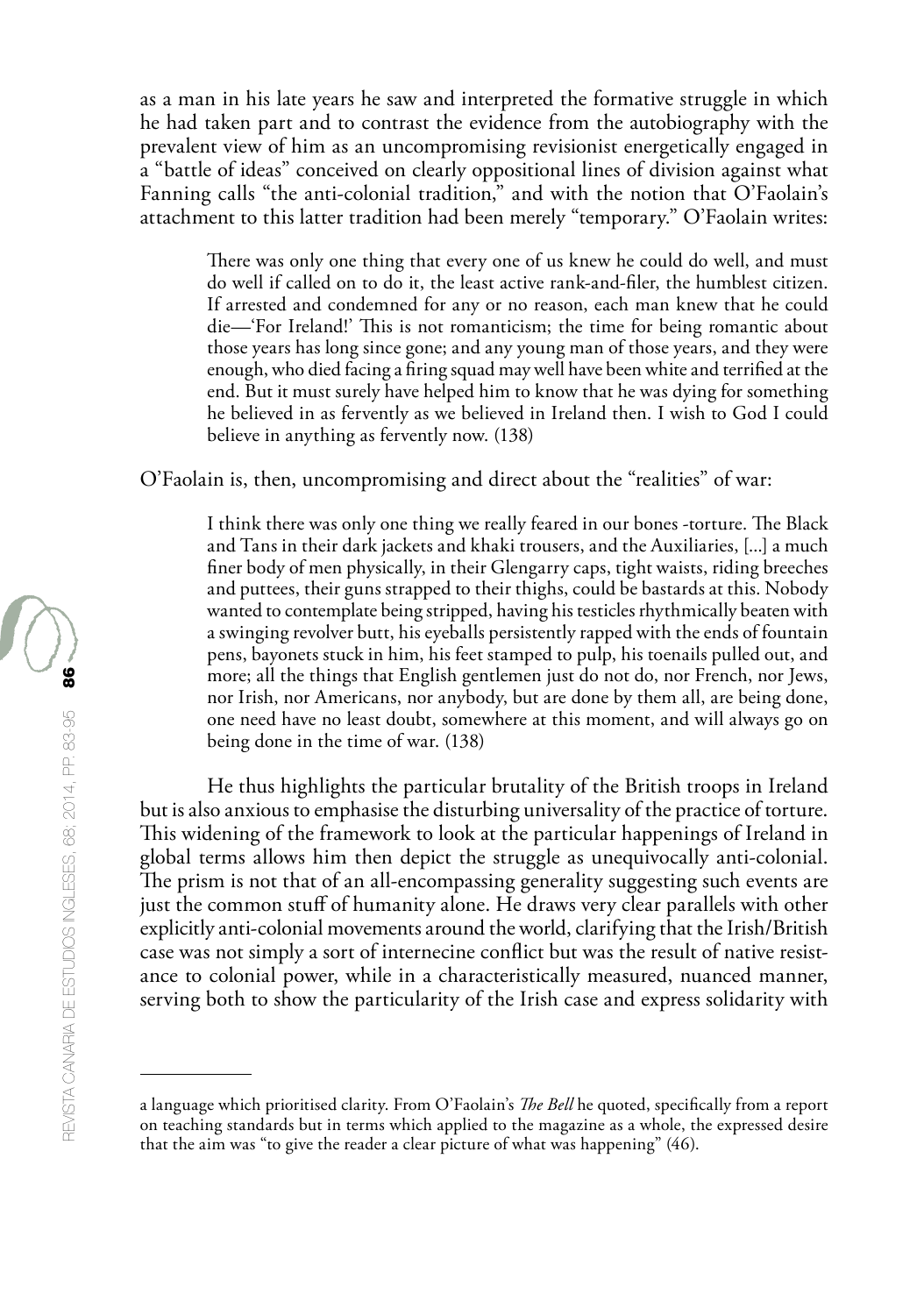other anti-colonial movements, he stresses the structural similarity but divergence in respect of the extent of the oppression suffered:

The Irish Troubles have been overdramatised, partly because they were the first successful fight against colonialism. In fact we got off lightly by comparison with later anti-imperialists like the Cypriots, Algerians and Africans. What would our lot have been supposing we had been a Mediterranean island fighting France after Europe had become thoroughly inured to the savage techniques of total war? It is true that fighters often had to live under conditions of almost unbearable strain; but for most of the people the Troubled Times [...] bore no comparison to the experiences endured so long and so tenaciously by later revolutionaries elsewhere. Think alone of the mere length of the Algerian struggle against France. In point of time our people did not have to suffer the full voltage of British military oppression for much more than the one year and a half that lay between the spring of 1920 and the truce of 1921. I remember the happy holiday Eileen and I spent in Cape Clear Island even as late as the summer of 1920. We were, indeed, aware, along the way, of the occasional presence of those new strange-looking units, half soldiers, half policemen, in khaki trousers and black police jackets, but we had as yet no suspicion of the brutalities of which this scum of England's earth was capable. (139)

The language here is emotive. It is clearly not the language of a man whose "attachment" to revolutionary republicanism had ended more than 60 years before he rewrote the second version of his autobiography. "A sort of a citizen of the world" was how Fanning saw him from the mid 20s, and while it is true that O'Faolain's whole life was marked by a sustained opening to the world, a curiosity for its variety and a rejection of the exclusively inward turn, this, one must stress, was not an unanchored embrace of an emotionally neutral universal space, but involved an intellectual and real journeying back and forth evident in the comparative optic he here employs. That which allows him make intellectual and emotional connections with, for example, other colonial sites, while offering both similarities and differences before bringing those back to bear on his native place, his own identity, and by extension that of his nation.

O'Faolain's intemperate description of the Black and Tans as "this scum of England's earth" is not rendered in the language of dispassionate, scientifically neutral, clear exposition of the "facts" appropriate to the revisionist tradition. He does, however, look for balance. Turning to relate two key incidents of the war of independence, he recalls the "anger" and "shock" with which he had first read of a report that British troops had burned a village to the ground only to later find that the town's market house alone had burned. But he also records that when things "hotted up," any ambush was routinely followed by "a descent of Tans, Auxies and military on the whole area, and while they were berserk every village cowered, every lonely cottage was sleepless, every horizon glowed with houses burned and looted in reprisal" (139). He records the so-called burning of Cork as follows:

That night military, Auxiliaries and Tans, infuriated by an earlier IRA attack, decided to inflict their own private reprisal. One lot descended howling and shooting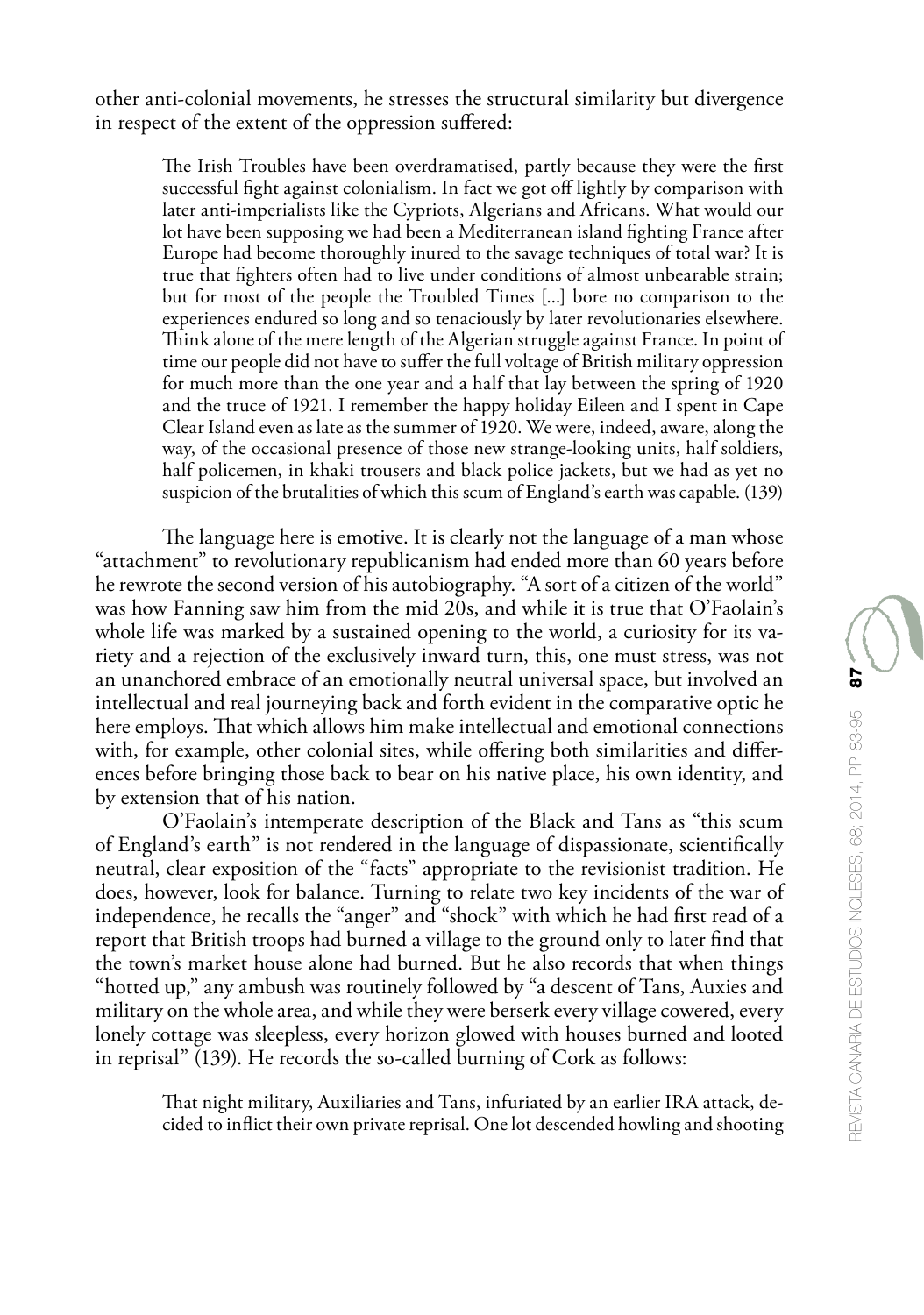like a posse of brigands on the main shopping street of the city [...] set a length [...] of it on fire and looted the shops wholesale; another lot, less interested in looting, burned the city hall. It all made a blaze as comparatively wicked, destructive and terrifying as a bad blitz attack on [...] London. (139-140)

This, however, he explicitly qualifies, pointing to the truth that, horrific and all that it was, there was a degree of poetic licence employed, that Cork had not really been "burned" and that emotions determined both reactions at the time and the manner in which the Troubles were "painted in overdark colours by later writers" (140). O'Faolain is looking for balance as well as emphasising the degree to which the telling of this history is always mediated, always rendered through an interpretation of images and language. By doing so he is sounding a note of caution that the "truth" presented may not be all it seems as the anti-colonial side, for example, represent events in a clearly heightened, subjective manner. He does not, however, redress this situation, or correct it, by the presentation of the objective reality that is definitive. Instead he goes on to tell more "stories" where, far from, in a sense, stopping and projecting a distant, dispassionate optic, with the ability to fix a clear and true picture, we push on to hear of someone else's explicitly emotional involvement in the events, in what amounts to a very human sort of dialogue where each participant does not always agree.

What we find is a simultaneous attachment and detachment. Just as he registers his emotional reaction to the Black and Tans as "scum," he makes a determined intellectual effort to stand back from this reaction, critique it rationally and reveal how the stories, narratives and texts of the struggle emerge from a complex matrix of tensions. Yet, as is evident in the following quotation, having just censured the partisan quality of much nationalist representation, he appears to turn back, to forcefully respond to and critique British colonial action through his appropriation of the language of reprobation habitually employed by the colonial power to disqualify anti-colonial movements: that of "terrorism." This turn we must consider, then, not just with regards to the specific events of the 1920s but also in relation to the interpretations of the decades of conflict that marked the end of the century, and to the reality that as a mature participant in the debates around Ireland's anti-colonial history, and as someone aware of how his personal, political and intellectual trajectory was routinely invoked by defenders of the anti-colonial tradition, his words here expressed serve to disrupt and resist canonical traditions. Indeed, here O'Faolain also graphically shows the extent to which the "attachment" to this formative anti-colonial struggle was anything but short-lived, as it continued to resonate, involuntarily, throughout his life in the form of recurring nightmares, the trauma resulting from colonial terror:

The truth of it is that they were both wonderful times and nightmare times. Even still, after forty years have blunted my worst memories of them, I still frequently awake sweating from a nightmare that has whirled me back among them again. The worst of it was the war of nerves, for [...] the aim of the British was not only to break the nerve of the fighters but to break a whole people; and before the end came they had, by countless devices, come dangerously close to doing just this.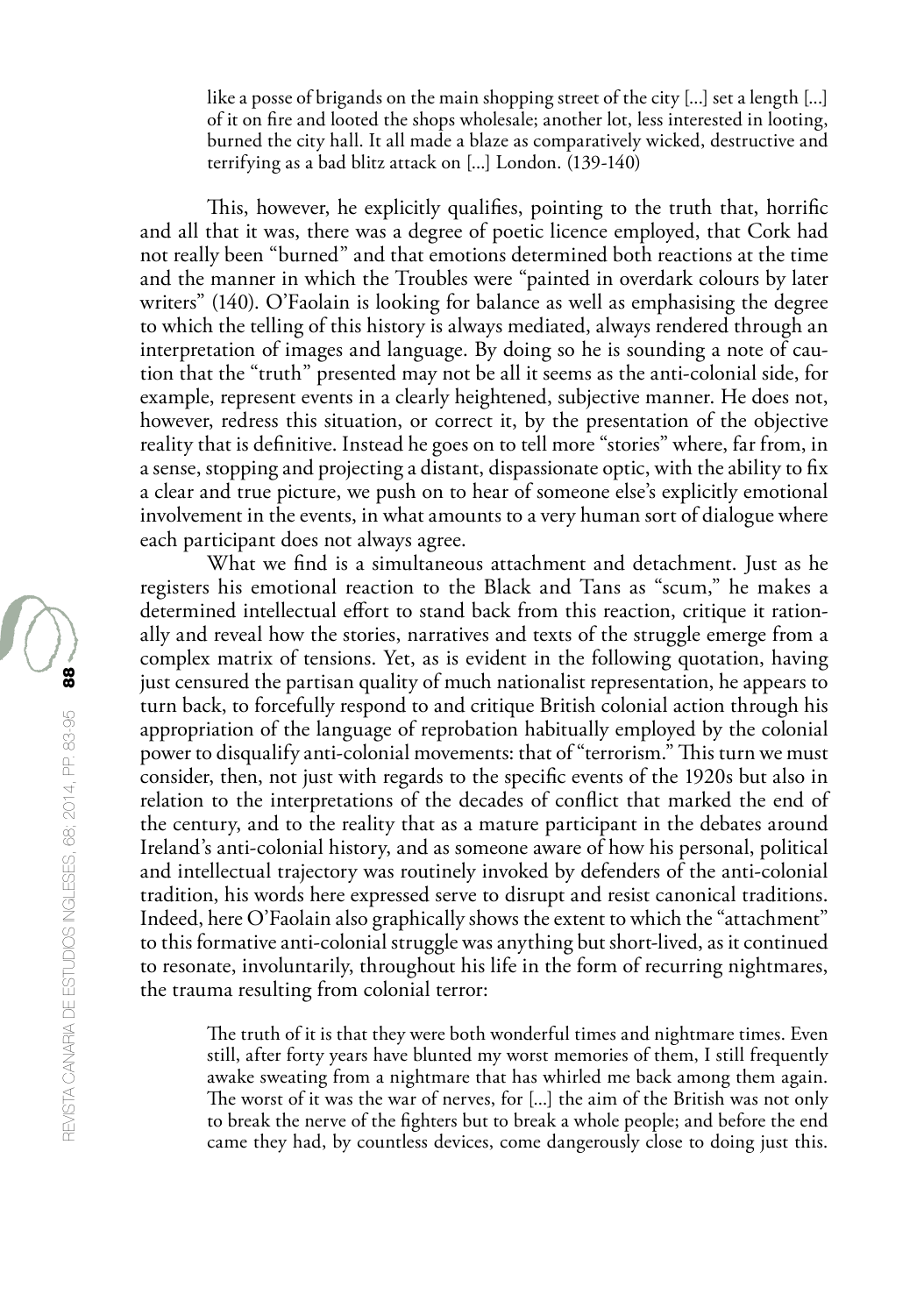They closed life in on us tighter and tighter every month through a varied, incessant and inventive terrorism, constant and often pointless raids and arrests, humiliating and brutal beatings-up in city streets, casual murders on country roads, reprisals both unofficial and official—which usually meant the burning down in public of a sympathiser's home and business—early curfews [...] after which the Tans, who operated outside every known law and war-convention, roved the dark streets in search of victims or loot. (140-141)

We find in O'Faolain's representation of the Anglo-Irish struggle, and in the re-interpretations of his role in this conflict which he appears to encourage in his reader, an illustrative example of a double dynamic similar to that proposed by Said where he indicates as appropriate to a developed critical and literary sensibility a sensitivity in readers as to how language is not fixed or finite but achieves meaning in context. In "The Return to Philology," a key late essay published in *Humanism and Democratic Criticism*, Said encourages what he calls a "philological" or literary style of reading which involves two crucial "motions:" "reception" and "resistance." He first explains "reception" as follows:

Reception is submitting oneself knowledgeably to texts and treating them provisionally at first as discrete objects (since this is how they are initially encountered); moving then, by dint of expanding and elucidating the often obscure or invisible frameworks in which they exist, to their historical situations and the way [...] certain structures of attitude, feeling, and rhetoric get entangled with some currents, some historical and social formulations of their context. Only by receiving the text in all its complexity and with the critical awareness of change [...] can one move from the specific to the general both integratively and synthetically. (61)

It is not only productive to consider O'Faolain's efforts in, for example, *The Bell* in such terms in order to achieve a nuanced understanding of the magazine's significance, but imperative when considering his work and his personal profile as a whole and crucially his legacy in relation to its appropriation by often very different intellectual traditions. In his autobiography O'Faolain "moves terrorism," as Said recommends, to highlight the extent to which it is employed as part of a wider empowered discourse. If in the historical context of Irish/British relations it is normally, or historically, used to render or classify the anti-colonial movement as outside the limits of acceptable "human" behaviour, often in a taxonomy of bestial disqualification that fitted in with the broader phenomenon of racial stereotyping, we find it here redeployed in a way that "moves" the reader to a wider consideration of the interpretative tensions inherent in any reading, and specifically the broad geo-political and cultural framework, that of colonial power relations, and to an understanding, along the lines of Said's *Orientalism*, of the key role language and discourse have at the heart of the structures that sustain the relationship. And, crucially, such a move is undertaken in clear sympathy with the history of anti-colonialism. In contrast to such a style of "receptive" reading, it would be inaccurate to adduce as indicative of a deep ideological opposition to Irish anti-colonialism in O'Faolain, a series of *Bell*  polemics specific to a period of his career without due consideration of how these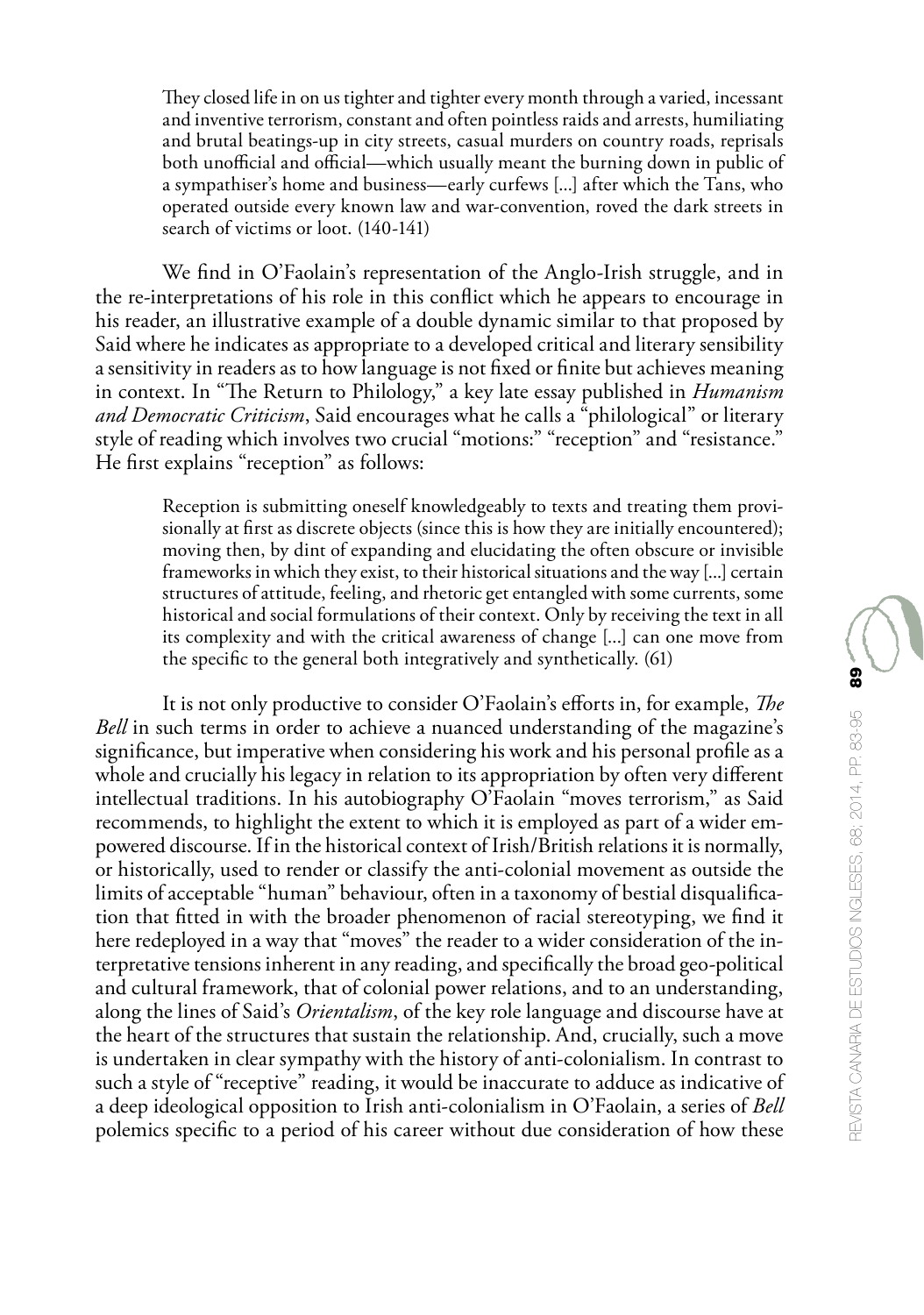relate to or are consistent with his overall career and specifically to his key statement of self-definition, his autobiography. Far more than in his *Bell* polemics, it is in *Vive Moi!* he attempts to move from the specific to the general, and it is consequently incumbent on his readers to afford due attention to such complexity and to faithfully reflect changes resulting from different historical situations.

Also, as we see in the above quotation, against the power of colonial representation O'Faolain looks to the stability of the universal frame of reference of international law and human rights to provide a set of parameters to which to appeal in the name of human solidarity. In this he evidences what Said calls a "resistance" to the empowered discourse of hegemonic formations by widening the horizon beyond the national or British-Irish sphere. This in essence is what he promotes through his idea of "resistance:" the cultivation of the ability to tease out the difference between prevailing shibboleths or consecrated, canonical, institutionally-sanctioned knowledge and alternative more challenging, complex and interacting traditions. Said writes that:

A reader is in a place, in a school or university, in a work place, or in a specific country at a particular time, situation, and so forth. But these are not passive frameworks. In the process of widening the humanistic horizon, its achievements of insight and understanding, the framework must be actively understood, constructed and interpreted. (*Humanism* 75)

As can be seen elsewhere, such as in *The Bell*, O'Faolain values the possibilities provided by "facts," or by relatively fixed frameworks and vocabularies of universal rights and by the deployment of empirical data and indexes of development and welfare even as he simultaneously "moves" to a secular, or in Said's parlance, "philological" positioning of resistance that critiques this "faith" in the transparency, or objective truth of an empirical idea of reality he, and his peoples, are, paradoxically, often the direct beneficiaries of. This seems to be a key pattern we find, with striking consistency, in the public intellectual participation of O'Faolain. Also, the example we have just looked at, where O'Faolain moves the language of terrorism as a tool against the colonial power in an expression of specific native identity with a will to empowerment, while simultaneously appealing to the power of the perhaps totalising narratives of human rights and development, is strikingly reminiscent of Said's defence of Palestine.

That Said's project, like that of O'Faolain, is much more radical than the sort of anti-colonial struggle that presumes a binary struggle in purely oppositional terms, so largely replicating the existing pattern of power, is often lost on critics who focus exclusively on Said's defence of an oppositional politics. But this, like Fanning's conclusions on O'Faolain's position in Ireland's supposed "Battle of Ideas," drawn from the "non-fiction" or "factual" pieces in *The Bell*, is not the full story. Said is not just an intellectual per se but also a scholar of literature. As we see particularly in "The Return to Philology," he proposes that literature, and the aesthetic in the broadest sense, is key to his world view, to his sense of self and to his belief that a critical understanding of the potential power of literature and art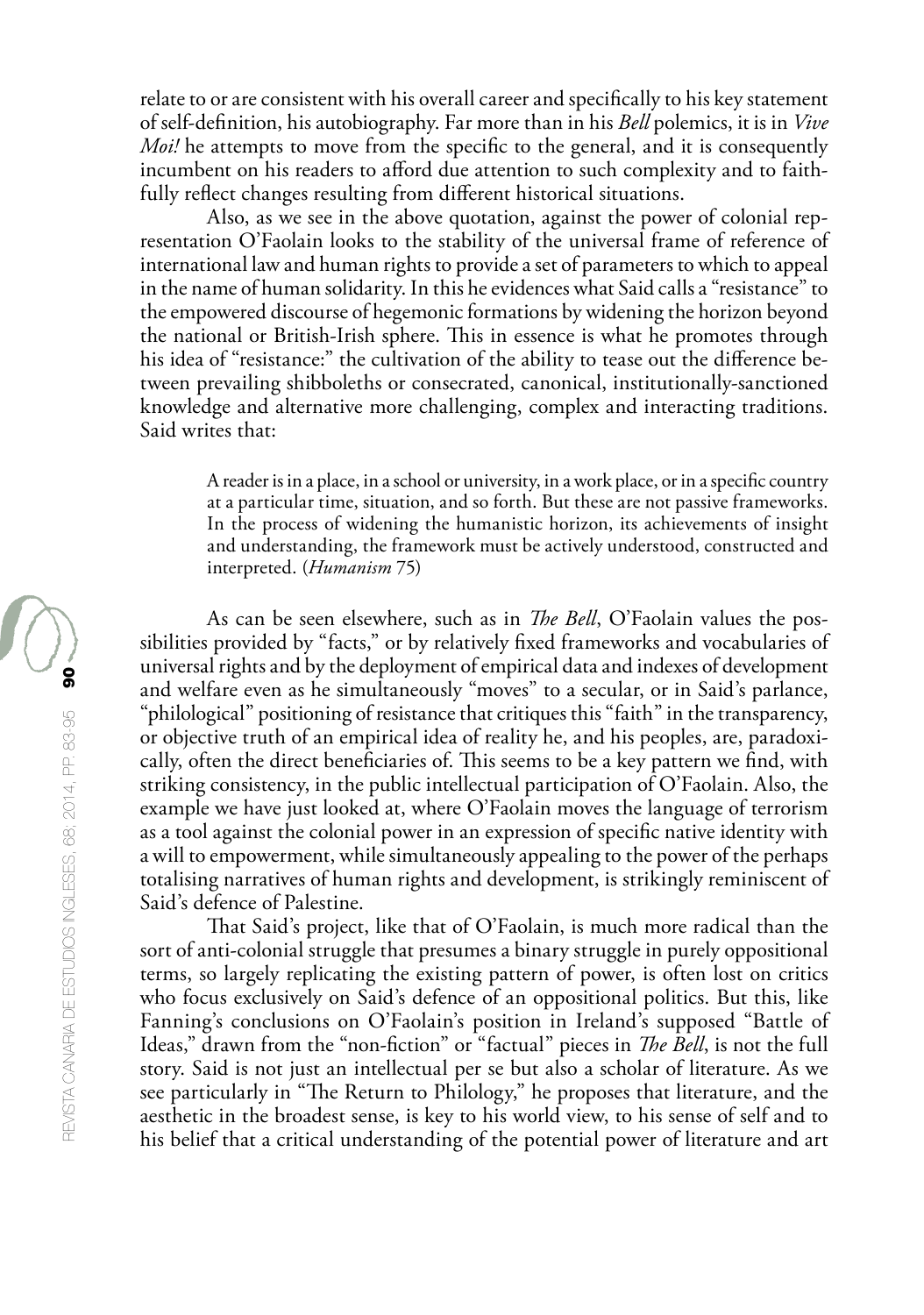allows him to go beyond hegemonic frameworks of interpretation, to, in a manner of speaking, go beyond the space of specialism and its tendency to use what he terms a "pre-packaged idiom" (72). Literature he links to the capacity for being critical, for offering a position from which to address or speak to "the world" and, in a word, offer "resistance" to what he calls the "empiricist illusion" around which so much of power and specifically colonial power is arranged.2 Such a critical perspective, exemplified in the specifically literary trope of paradox that problematises empirical clarity, is at the heart of what Said considers to be a humanistic criticism, and it is its performative praxis that gives it a key democratic function in the negotiation of new relations of power. This takes place through the voiced participation, the dialogue of different stories that do not just demand the abandonment of subjective identity in favour of an objective truth feigning neutrality, but instead proposes subjective identity as process, as a reality in motion that goes back and forth not in a fixed opposition but as a constantly performed and renegotiated articulation of reality and identity. As Said indicates:

Art is not simply there: it exists intensely in a state of unreconciled opposition to the depredations of daily life, the uncontrollable mystery on the bestial floor. One can call this heightened status for art the result of performance, of protracted elaboration (as in the structures of a great novel or poem), of ingenious execution and insight: I myself cannot do without the category of the aesthetic as, in the final analysis, providing resistance not only to my own efforts to understand and clarify and elucidate as reader, but also as escaping the levelling pressures of everyday experience from which, however, art paradoxically derives. (*Humanism* 63)

Literature is thus fundamentally important. That literature could also be of key importance to O'Faolain should come as no surprise. He is of course a prominent writer of fiction as well as a well-known public intellectual. In *Vive Moi!*  as a whole we can perceive how in his presentation of his life story he is anxious to present himself as an artist more than as an intellectual, or perhaps more correctly as a plurality of selves who gain expression particularly through the trope of paradox. He seems to seek to introduce to canonical readings of who or what he is an unclassifiable literary note of discord that serves to upset facile classifications and propose new parameters of interpretation, new possibilities of identity in an exchange, a dialogue, that can be interpreted, in line with the example proposed by Said, as fundamentally democratic.

Reading Fanning's study one could be forgiven for forgetting completely that O'Faolain was principally a writer of fiction, but not if one pays due attention to *Vive Moi!* It is, in effect, his life "story" and at no stage does he shy away from this. Rather he seems particularly keen to emphasise the fact, his presumably deliberate virtual elision of his *Bell* years perhaps intended as a signpost in this direction. In his

<sup>&</sup>lt;sup>2</sup> Ciaran Brady notes that in its less subtle manifestations Irish revisionism tended to produce "a crude, unreflective empiricism" (7).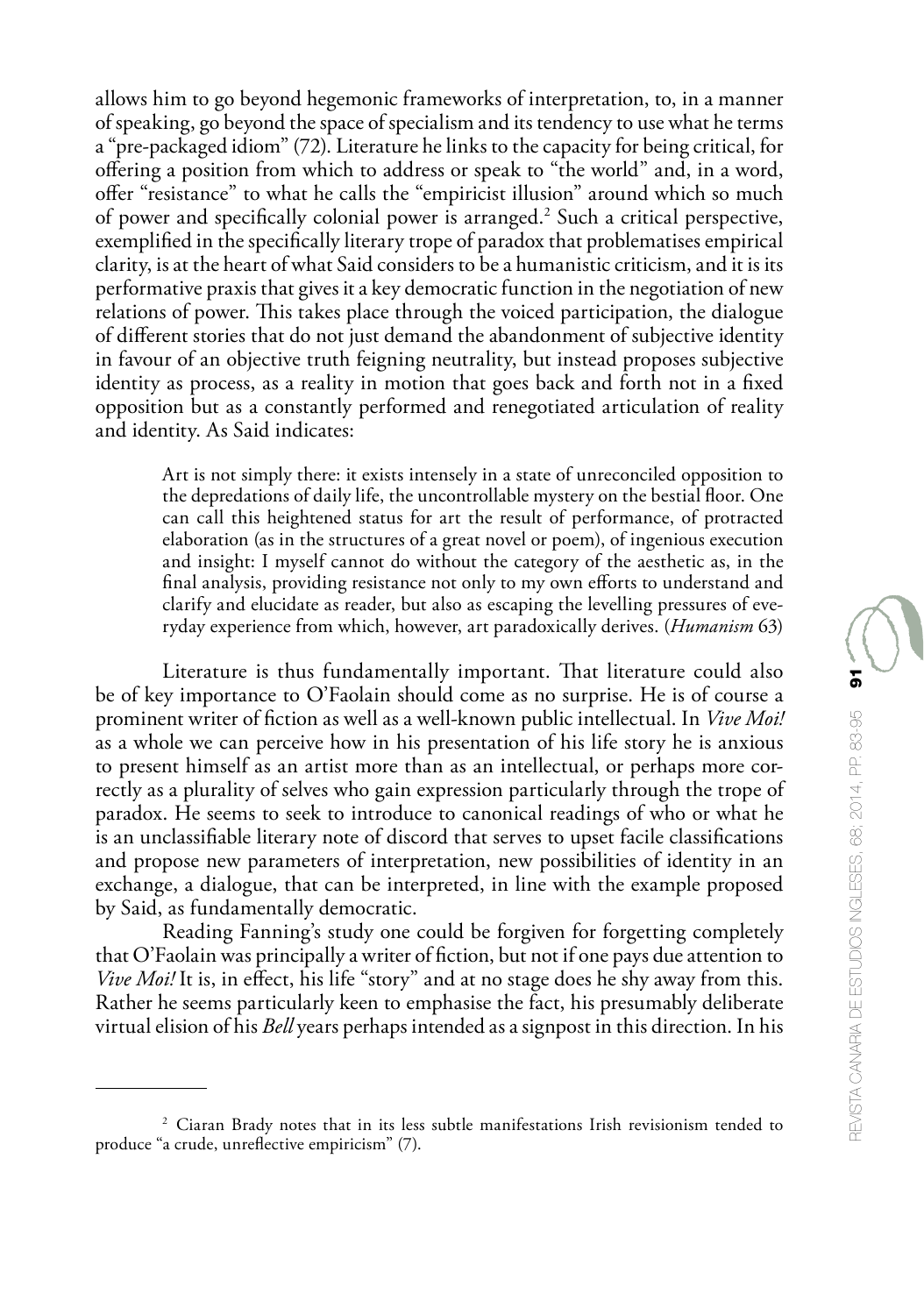war years chapter it becomes apparent that, while attempting to present a balanced consideration of some events of the conflict, it is the focus on the power of the possibilities of narrative to bring about reactions, particularly of collective action, and of his capacity to paint his own picture of the war that is central.

First, he recalls the tense atmosphere through which he sought to live a relatively ordinary life, recording that to disobey nightly curfews very likely meant dangerous encounters with the colonial troops. One evening, after leaving his girl home, he was rushing on his way with a few minutes before curfew left when:

A Lancia truck, wire-netted against bombs, loaded with Tans, drew up behind me; three of them jumped out, revolvers drawn, and grabbed me. Then, while the rest of them leaned over the side of the truck with expectant grins, they searched me and questioned me, told me that all students were fucking Sinn Feiners, laughed at my protests that I was a loyal citizen of the Empire ("Wasn't my own father a Royal Irish Constabulary man?"), threatened to shoot me in the guts, to strip me, to throw me in the river, to kick my balls flat, to throw me into the Lancia as a 'hostage' -a common trick of theirs, meaning that I would be tied with my wrists over my head to the peak of the netting, and that if they were attacked during the night by the IRA I would pay for it- and finally, tiring of their fun, they ordered me to prove my alleged loyalty by singing "God Save the King." I thanked my stars for the days when I used to be a good, pro-British little boy, and used to go with my father on Sundays up to the Victoria Barracks to see the church parade, which always ended with the band blaring out the royal anthem. I threw out my chest, in imitation of those days, and sang it for all my lungs were worth: Send him victorious, Happy and glorious, Long to reign over us, God save the King. "Right," one long black-visaged fellow said. "Now run, you bastard! You've one minute by my watch to get to that corner." (141-142)

And run he did, with the sound of gunfire after him. Mindful that events such as this often ended with a bullet in the back and a press announcement reporting with factual clarity that the victim had been "shot while attempting to escape," O'Faolain turns to reflect that the incident "was not even a story worth telling afterwards, except to raise a laugh. The stories that were worth telling produced grim silence or whispered curses: they had blood on them" (142). He seems to be clearly drawing our attention to the manner in which events such as these can be and are selected by the teller with a view to actively shaping the framework of interpretation, to producing meaning, to provoking a reaction in the reader or listener, whether laughter or grim silence rather than simply communicating a self-evident, neutral reality.

With this, he proceeds to draw a contrast between his own insignificant student escapades, the thuggish, terrorising Tans and the activity of those he terms "our regular fighters or guerrillas" (142). The language in the brief portrait of the latter is intentioned and carefully chosen to give a clearly heroic meaning. They were, for example "few in number," yet they managed to be present both in city streets and open countryside. Not only did they cover all space but also all time: "For these men every day was intense, exhausting and relentless: they could never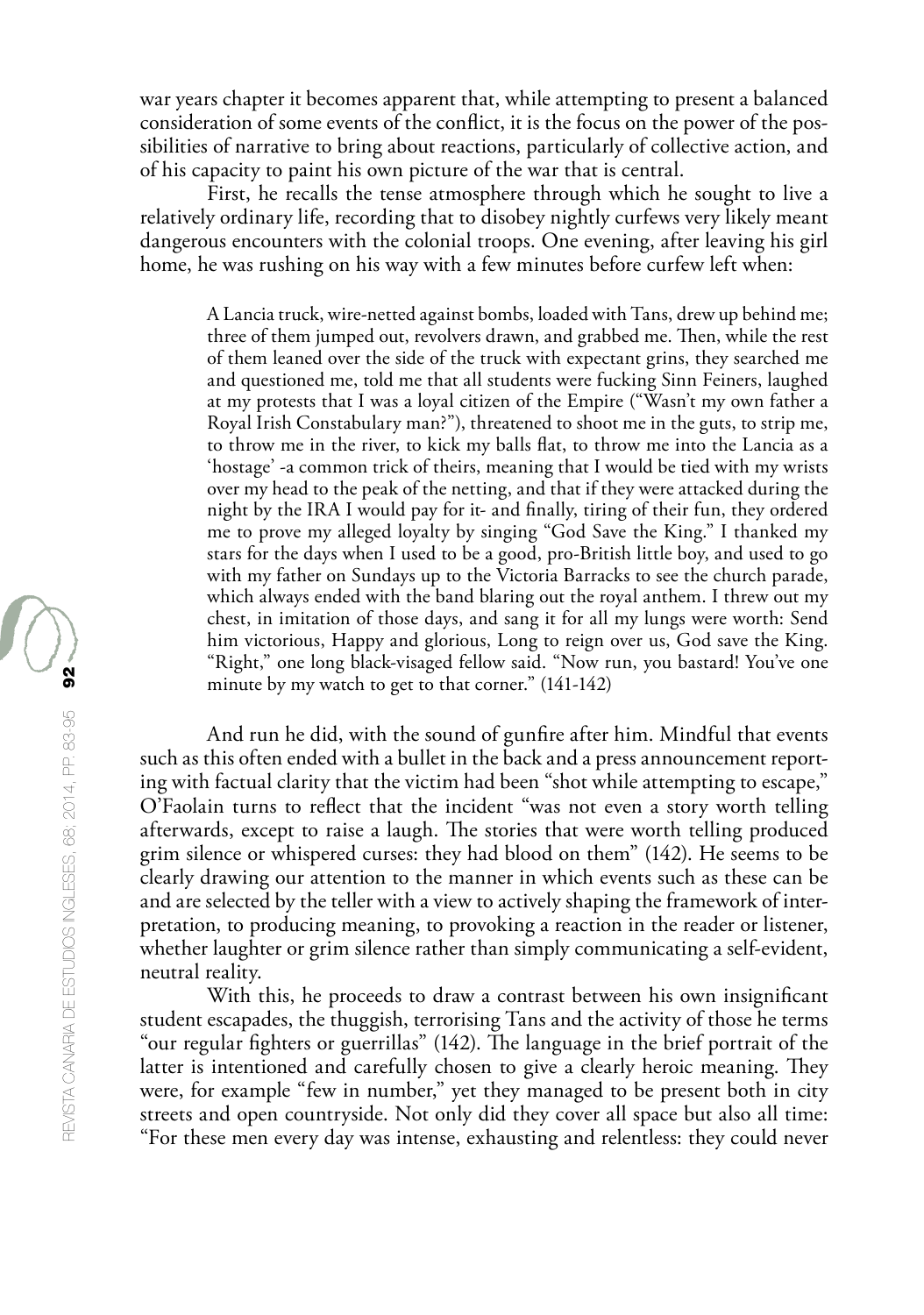slacken" (142). And, we are invited to conclude, never did. If they cover all space and time of what is the nation, in true heroism they take this same nation to its destiny, carrying "the full strain of the fight, day in day out, on their backs" (142). The odds against which they fight were of course great with, for example, Tom Barry's West Cork brigade fighting the might of "some three thousand war-hardened British military and police, Auxiliaries and Black and Tans" with just thirty-five rifles, twenty revolvers and a tiny amount of ammunition (142). Clearly, the selection of language, imagery and data is designed to "move" the reader to an identification with the heroic cause. The Anglo-Irish war section concludes:

There never was an Irish Republican Army constantly in the field. The fight was carried through by those tremendously gallant few, darting here and there for an ambush, folding back into their 'normal' lives until they could get another crack at the enemy. They could not, it must always be said, have done anything without the silence, patience, and loyal help of the whole people. (142-143)

We have thus the gallant guerrillas and the people/nation effectively carrying each other in perfect harmony and unity against the colonial enemy. Having shown that the choice was available for the teller to pick alternative options, he has chosen and drawn attention to this choice in an explicit act of attachment or affiliation which allows him, now an old man, associate himself both with the "guerrillas" and "the whole people."

When Fanning suggests he belongs to a tradition that is in clear opposition to revolutionary republicanism he is plainly wrong. Towards the end of the chapter "The Troubles and My Trauma," O'Faolain refers to the 1923 elections when de Valera's Sinn Fein won 43 seats to the government's 53 and remarks: "It was an illustration of Republican tenacity that, even to this day, makes my heart leap" (169). And when Fanning confidently asserts that he belongs to a tradition of empiricist positivism he is doubly wrong. In the introduction to the recently published *The Granta Book of the Irish Short Story*, Booker Prize-winning author, Anne Enright, comes much closer to understanding his "belongings" and "affiliations" that, far from "fitting in" with empirical history writing, show him belonging to a very different tribe. She writes:

There is a lingering unease about how Irish writers negotiate ideas about "Ireland" (the country we talk about, as opposed to the place where we live), for readers both at home and abroad. We move, in decreasing circles, around the problem Seán Ó Faoláin voiced in 1948. 'There was hardly an Irish writer who was not on the side of the movement for Irish political independence,' he writes. 'Immediately it was achieved they became critical of the nation. This is what makes all politicians say that writers are an unreliable tribe. They are. It is their métier.' (xiv)

The issue, then, appears to be not that O'Faolain has somehow grown out of his early infatuation with revolutionary republicanism or its near cousin nationalism to embrace a supposedly more mature, modern, empiricist world view, but that his opposition to this nationalist tradition is as a result of its becoming empowered and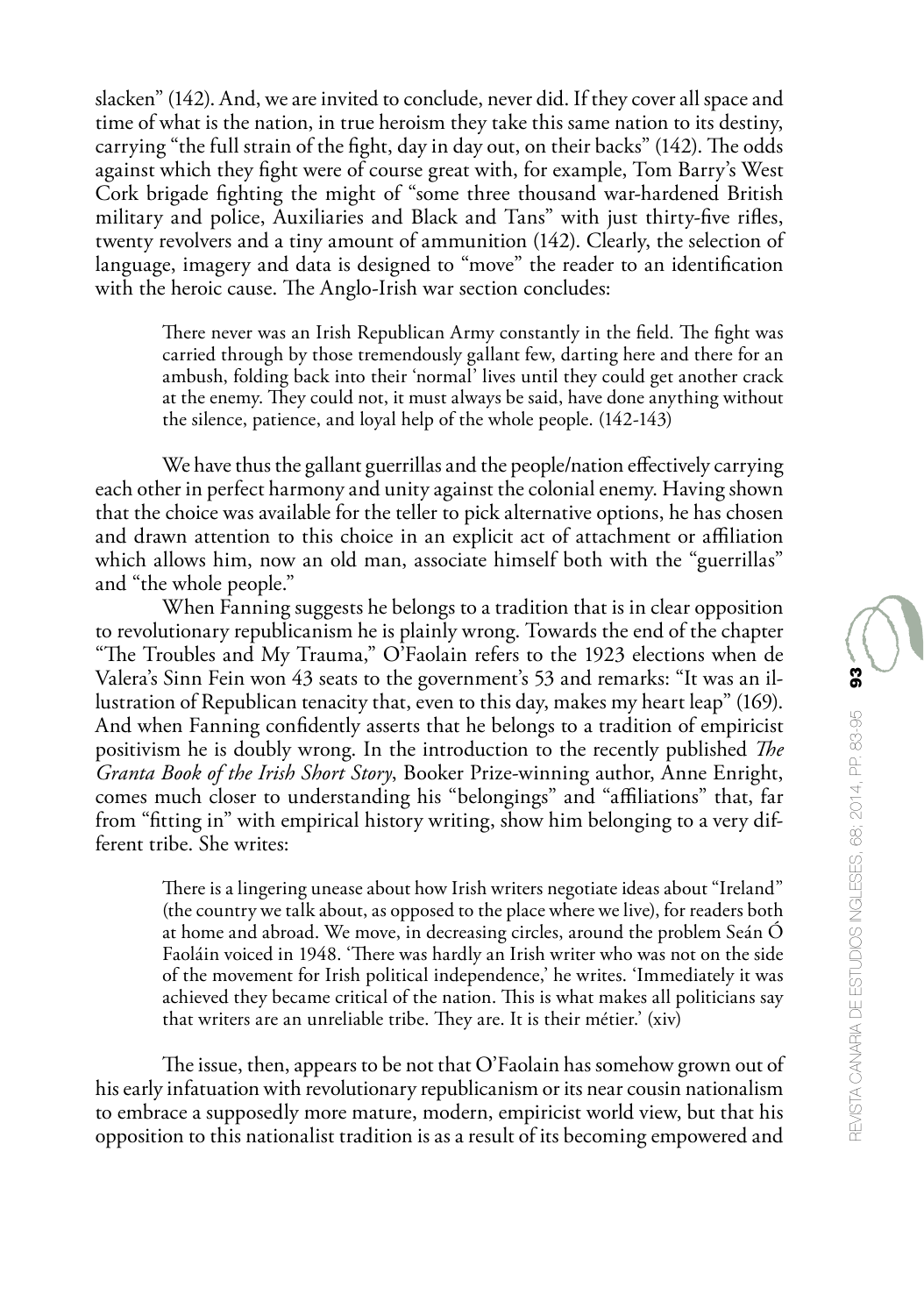hegemonic with the emergence of the independent Free State.3 When O'Faolain presents us with a vision of a "whole" people in harmony with its fighters in opposition to or in anti-colonial struggle against the dominant British power, he is in favour of, belongs to and solidifies it by his representation in plainly heroic and romantic terms. But when this entity becomes empowered and the holist nation ideal becomes increasingly totalised, with the potential for totalitarian manifestations that are hostile to his republican ideas, then he becomes disloyal. His position is to dissent.

This dissent may take the outward appearance, and manifest similarities with the ideology of Fanning, but at heart it is radically different. Fanning not only places O'Faolain neatly into the empirical, positivist tradition but makes him its cornerstone while also very explicitly counterpointing it, in a misleading dichotomy expressed as *The Bell* in opposition to the key 1970s magazine, *The Crane Bag*. Here the latter of the two journals is taken to represent, in a worryingly totalising conflation, a single literary, mytho-poetic, metaphysical and post-colonial tradition. Its scholarly touchstones were the philosophical and especially hermeneutical tradition of Richard Kearney and to a lesser extent the literary, and broadly postcolonial, criticism of Deane. Fanning correctly identifies how Deane's literary criticism was "explicitly in solidarity with Northern nationalism" and "Kearney's thesis was that one could engage with the atavisms of violent nationalism only from within. This required sympathy and empathy with the mythic components of national identity" (5). Significantly, in sympathy with *The Crane Bag* "side," Fanning also places the anti-revisionist historian Brendan Bradshaw and his opposition to attempts to promote "value-free history" (6). Fanning's associations and choices of counterparts reveal a very evident determination to create two solid traditions with opposed values in clear opposition.

This he undertakes in a manner which presumes to be able to reveal a clear exposition of objective truth, while again denying, occluding or failing to recognise his own constituting role in partly creating these traditions. As we have just seen, O'Faolain deals with what, in Fanning's language, are the "atavisms of violent nationalism" from within. He does show, as in his heroic depiction of the struggle of Tom Barry and his men, "sympathy and empathy with the mythic components of national identity" (5). He does affiliate with "the people" conceived as a national whole, and does so, not through the representation of them in "plain terms" or after the manner of "explicitly empirical history" (5-6), but in a self-consciously literary manner.

Thus it is difficult to not, at the very least, feel that Fanning's categorisation is highly problematic. It is appropriate to emphasise that Fanning's thesis reflects the current, accepted, canonical interpretation of the role and importance of O'Faolain.

<sup>&</sup>lt;sup>3</sup> This also in part explains how he could, as a logical consequence of his rejection of the treaty of independence, still feel able to identify with de Valera's Sinn Fein when in opposition but not when it later transformed into Fianna Fail and became the dominant political force in the country, in O'Faolain's view abandoning on the way its roots in a genuinely republican tradition.